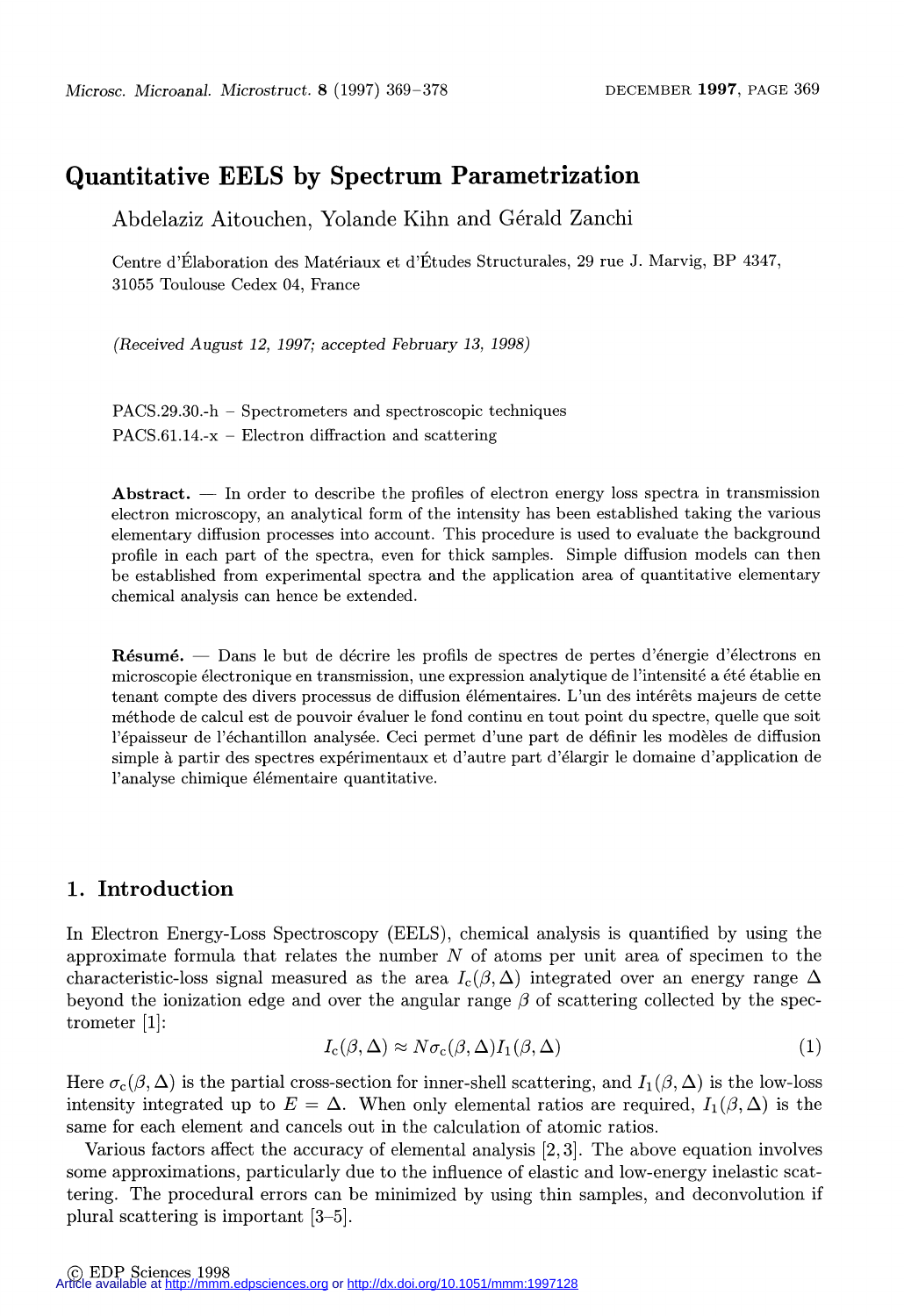$N^{\circ}6$ 

Apart from the validity limits of the initial equation, the accuracy of chemical analysis depends on the calculation of inner-shell scattering cross-sections and the measurement of characteristic signals. '

#### Cross-Section Evaluation

The most widely used method of calculating partial cross-sections is the hydrogenic model, introduced by Egerton [6]. More recently, it has been shown that the accuracy of the crosssection calculations is improved by introducing the Hartree-Slater model and oscillator-strength parametrization [7-9]. The "SIGMAK" and "SIGMAL" revised programs [10] allow the partial cross-sections to be calculated with good accuracy, at least for low Z elements or when the edges involved are not separated by a large energy range.

#### Characteristic Signal Measurement

A characteristic signal in a spectrum is defined as the area delimited by the peak and the background, evaluated over an energy range  $\Delta$  beyond the edge. One of the main problems that arises during the quantitative exploitation of EELS data is the extraction of the characteristic core-loss signals, which are superposed on an atypical and monotonically decreasing background, originating from plasmon plural scattering or from the overlap of other core-loss distributions.

In quantitative elemental analysis, the core-loss distributions are isolated by straightforward subtraction of the background intensity under the edges. This background removal procedure is generally performed by an extrapolation method proposed by Egerton [2]. The pre-edge region is first fitted to an  $AE^{-r}$  power law and extrapolated beyond the edge. The fit is then subtracted from the total spectrum intensity to give the core-loss signal. The form  $AE^{-r}$  is widely used because it contains only two parameters to be adjusted and it yields a good fit in many cases. Several ways of adjusting the parameters  $A$  and  $r$  are commonly used: the 2-area method [2], ravine-search [11] and simplex [12,13] procedures. Some variants of the power-law have been tested, particularly for low-energy edges [14,15]. The extrapolation technique fails in the case of overlap of the edges and gives poor results when the core-loss signal is weak and for thick samples. In order to overcome these difficulties, standard edge and convolution techniques [16,17] have been used in low concentration quantifications. Another quantitative approach consists in modelling the spectrum before and after an excitation edge by considering that each edge can be described as the sum of different contributions [18-20]. This method is effective in the quantification of overlapping edges.

In the case of relative thick samples, the plural scattering effects increase inducing two problems: the form  $AE^{-r}$  is not convenient to represent the background and the lower energy edge can be inclosed in the background due to the convolution effect, as shown in boron nitride  $[21, 22]$  where the boron K-edge becomes not visible.

The focus of this work is to provide an alternative to the classical signal stripping methods by computing the entire profiles of the electron energy loss spectra, The method takes into account such experimental parameters as the specimen thickness, the acceptance angle and the transfer function of the spectrometer.

It is now well established [23-25] that energy loss spectra result from multiple scattering of the electrons according to a limited number of basic elementary processes, typically plasmon or single electron excitations.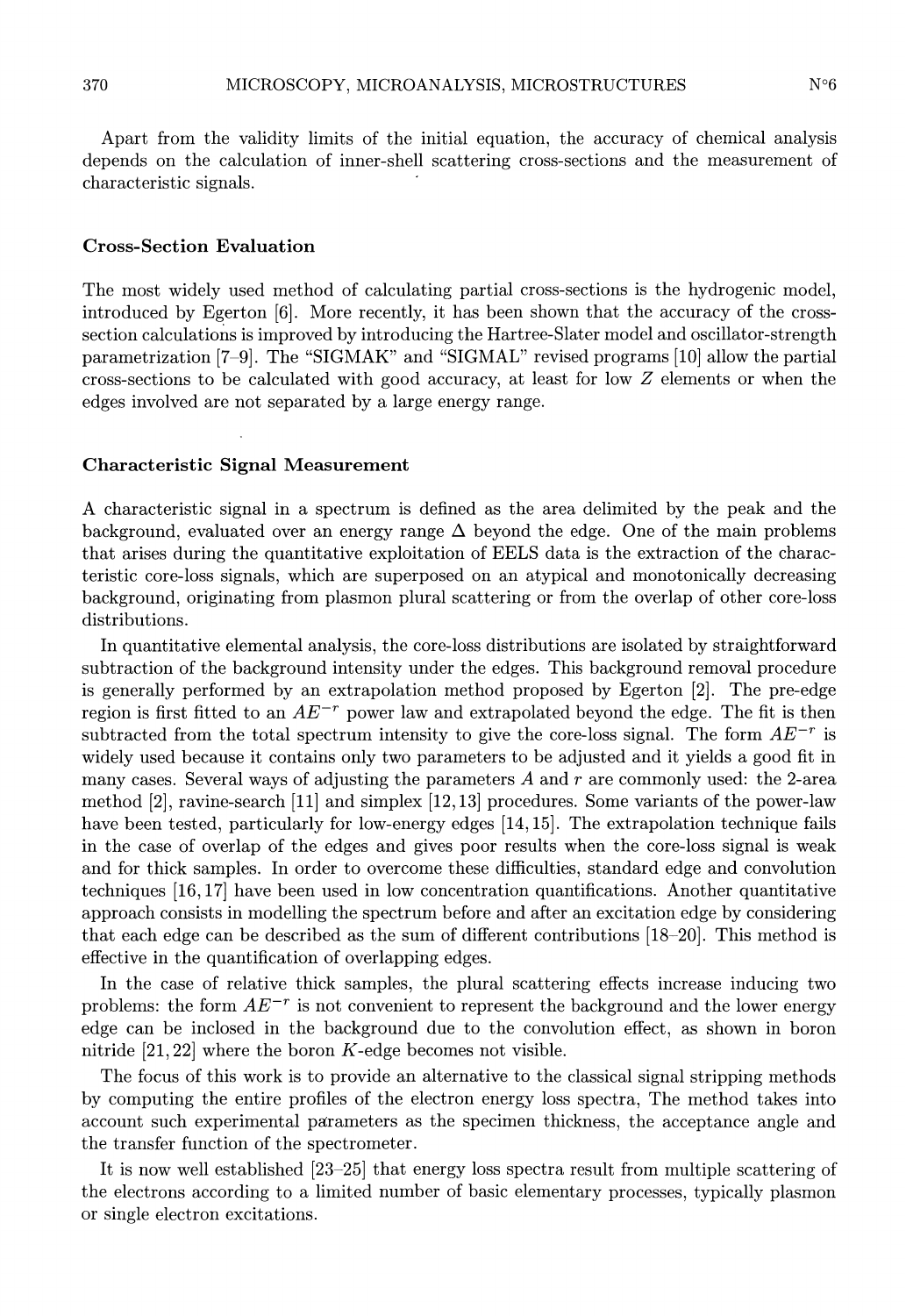### 2. Calculation of a Spectrum

The intensity of the transmitted beam can be written as a function of the energy loss  $E$  taking the electron angular scattering  $\theta$  into account. The spectrum intensity is calculated assuming that the probability for an electron to suffer an energy loss  $E$  and to be deviated through an angle  $\theta$  after an interaction of any kind is given by a normalized function, which can be written as a product of two normalized functions  $g(E)$  and  $f(\theta)$  [26]. Assuming in addition that the excitation probabilities for any process obey a Poisson law, the beam intensity can be expressed in Fourier space as follows:

$$
\hat{I}(w, \theta_{\rm d}, \zeta) = \hat{I}_0(w, \theta_{\rm d}) \hat{J}(w, \zeta).
$$

In this expression, w is the reciprocal variable corresponding to the energy loss  $E, \theta_d$  is the collection angle of the spectrometer,  $\zeta = t/\lambda_1$  is the reduced thickness,  $\lambda_1$  being the mean free path associated with the main inelastic process (generally a bulk plasmon) and  $t$  the thickness of the sample. The function  $\hat{J}(w,\zeta)$  is defined by:

$$
\hat{J}(w,\zeta) = \hat{G}_{s}(w) \exp\left\{ \zeta(\hat{g}_{1}(w)) + \sum_{i=2}^{n} \frac{\lambda_{1}}{\lambda_{i}}(\hat{g}_{i}(w)) \right\}.
$$
\n(2)

 $\hat{G}_{s}(w), \hat{g}_{1}(w)$  and  $\hat{g}_{i}(w)$  are the Fourier transforms of the functions  $G_{s}(E), g_{1}(E)$  and  $g_{i}(E)$ . The first of these,  $G_s(E)$  represents the transfer function of the whole experimental system. This function takes the energy fluctuations of the incident beam as well as the transfer function of the dispersive system into account. Next,  $g_1(E)$  is associated with the bulk plasmon in the sample with mean-free-path  $\lambda_1$ ; the functions  $g_i(E)$  represent different scattering processes with mean-free-path  $\lambda_i$ .

The computation of a spectrum profile requires a knowledge of the energy loss functions  $g_i(E)$  associated with the various elemental processes as well as the transfer function  $G_s(E)$  to be defined.

#### The Transfer Function

The experimental energy loss spectra have been obtained with a Philips CM30 ST microscope and a PEELS Gatan 666 equipped with a YAG-photodiode parallel detection system, or with a Philips CM200 microscope coupled with the GIF device equipped with a parallel detection system using a CCD matrix. In the both cases, the linearity of the energy dispersion and the linearity of the response of the detection system have been verified.

The transfer function of the parallel detection systems has the form of a Gaussian function with a broadening of the feet of the curve. The transfer function profile depends on experimental conditions; we have chosen to model it as the experimental zero-loss peak detected with no sample in the same conditions as the spectra to be observed.

#### The Main Elemental Process: Bulk Plasmon

The first part of the spectrum is related to basic excitation processes of high probability and is interpreted in terms of multiple scattering. These primary excitation processes include interband transitions, surface and bulk plasmons, the latter being dominant. The dielectric function  $\varepsilon$  is used to describe both single and collective excitations [27]. The energy loss function for a bulk plasmon can be written following the Drude model [28,29]:

$$
\text{Im}\left(-\frac{1}{\varepsilon}\right) = \frac{\frac{\omega}{\tau}\omega_{\text{p}}^2}{(\omega^2 - \omega_{\text{p}}^2)^2 + \frac{\omega^2}{\tau^2}}
$$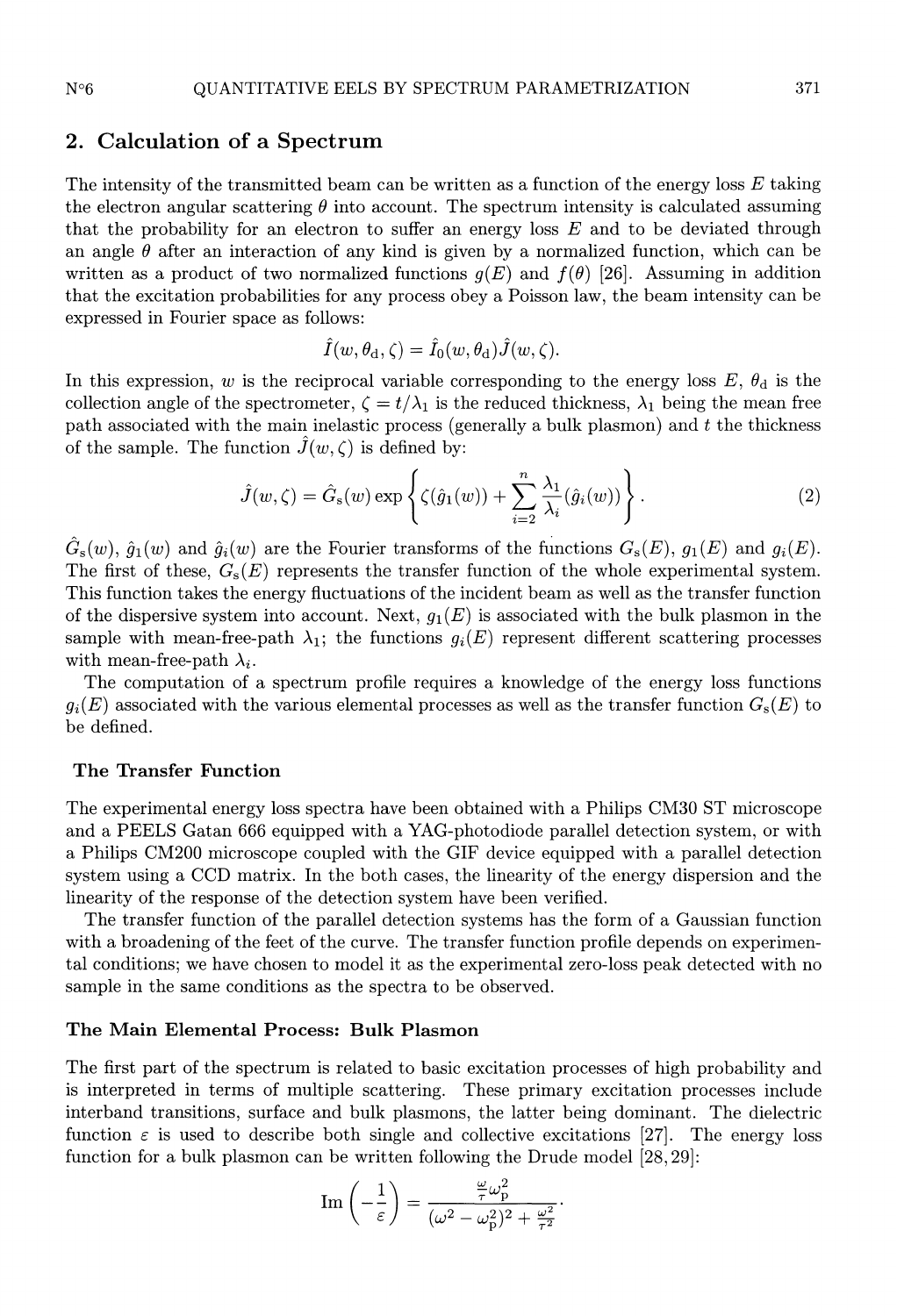$\omega_{\rm p}$  being the bulk plasmon frequency for collective excitation of free electrons;  $\tau$  is a constant related to the life time of the excitation, which takes the damping of this excitation into account. By applying this dielectric function to a free electron gas, the single scattering profile  $g_1(E)$  associated with the bulk plasmon process may be expressed as the normalized Drude function  $[25]$ :

$$
g_1(E) = K \frac{E}{(E^2 - A^2)^2 + 4B^2 E^2}
$$

where  $K$  is a normalization constant. The constants  $A$  and  $B$  are related to the most probable energy loss  $E_p = \hbar \omega_p$  of the plasmon and to the life time  $\tau$ , *i.e.* to the full width at half maximum  $\Delta E_{\rm p}$  of  $g_1(E)$ .

For some samples, a second inelastic process, which is assumed to arise from the collective excitation of the  $\pi$  electrons [30-32], must be considered. It can be represented by a function  $g_2(E)$  similar to  $g_1(E)$ , with a mean-free-path  $\lambda_2$ .

#### K-Edge Profiles

It is well established that the hydrogenic model and the Hartree-Slater model give good results for the evaluation of the K-shell excitation cross-section. A comparison of  $K$ -edge and crosssection profiles for low Z elements [33] shows that the cross-section profiles describe the K-edge roughly for an edge where the fine structures are important, such as BN. In a first step, we have chosen to represent inner-shell profiles by the Hartree-Slater model (given in the Gatan El/P software).

### 3. Calculation Procedure

The different excitation models are introduced in the convolution procedure following the equation (2) in Fourier space. In order to obtain the intensity as a function of the energy loss, an inverse Fourier transform is applied. After normalization by integrating over the total intensity, the parametrization procedure consists in the determination of the group of parameters giving the best fit of the calculated spectra to the experimental ones.

The initial values of the parameters are the theoretical or experimental values found in the literature. The best adjustment of the whole group of the parameters is performed by using the method of Levenberg-Marquardt [11]. Depending on whether the initial parameters are or are not far from the correct group of parameters, this technique uses one or other of two methods of minimization, a gradient or a linear method, givinga rapid convergence.

The first step in our calculation procedure is to determine the parameters of the dominant excitation process with accuracy. For that, we use the low loss part of spectrum up to the first characteristic edge.

The curves in Figure la represent the low-energy-loss part of boron nitride spectra corresponding to different thicknesses of the areas analysed. Each spectrum is obtained by taking two inelastic processes into account: the bulk plasmon centred on 26 eV and a secondary process centred on 8 eV. The different parameters are adjusted by using the above method on the spectrum corresponding to the thinner part of the BN film. The parameters obtained are then introduced in the calculation for areas of increasing thickness. The parameter values for the fitting of the first part of BN spectra are collected in Table I, where  $\rho$  is a coefficient that accounts for the quality of the fitting and which must be as small as possible. Here  $\rho < 0.03$ is considered as a limit value for a good fit.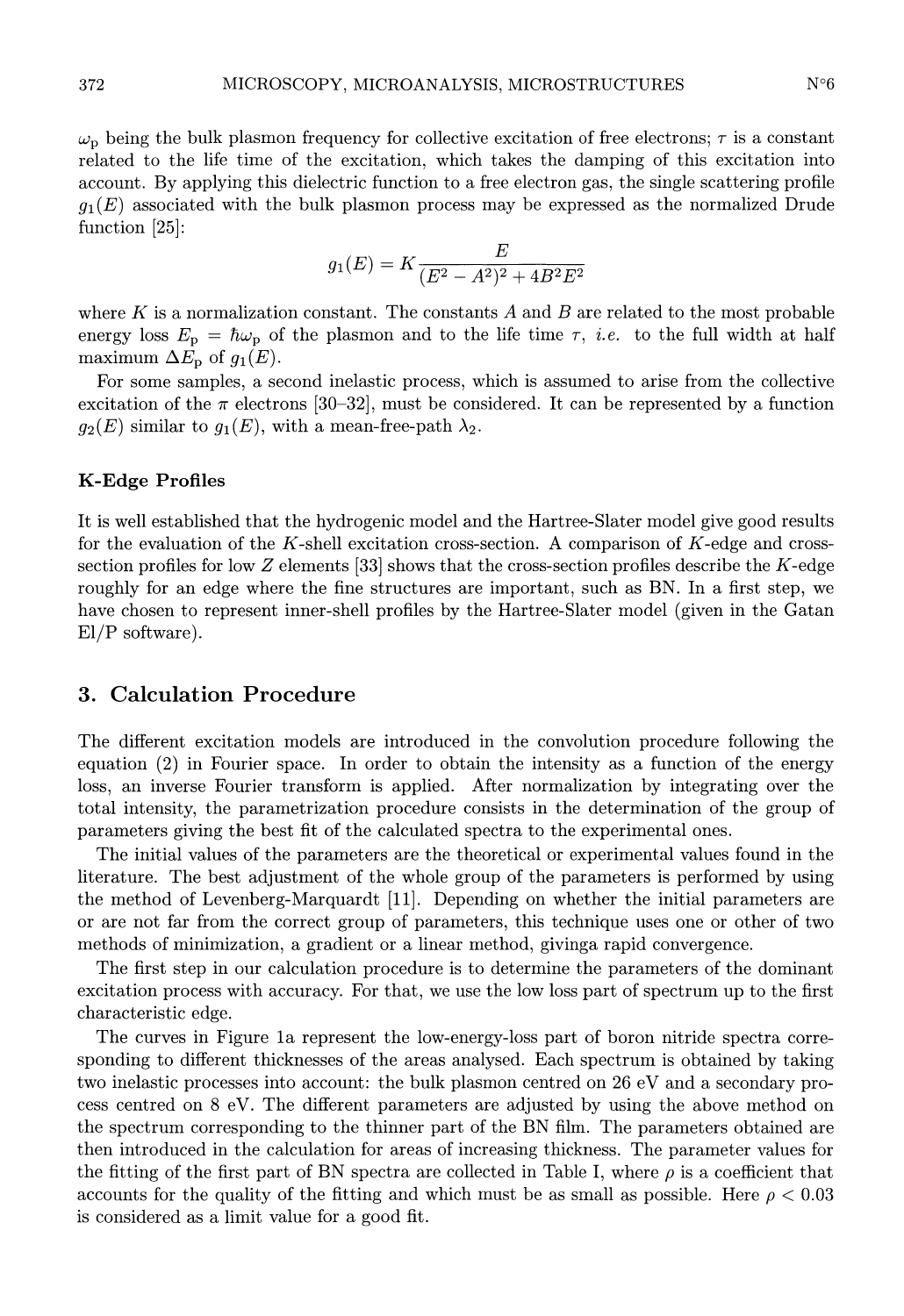

Fig. 1. - Boron nitride spectra: solid curves represent experimental data and dashed curves calculated spectra for the reduced thicknesses:  $t/\lambda_1 = 0.24$ ,  $t/\lambda_1 = 0.59$  and  $t/\lambda_1 = 1.79$ . The left curves (a) correspond to the low-loss part of spectra, while on the right curves (b) the dashed lines represent the calculated background under the K-edges of boron and carbon.

Table I.  $-$  Values of the parameters for the boron nitride low-loss part.

|        | $t/\lambda_1$ | $E_{\mathrm{p1}}$ | $\Delta E_{\text{p1}}$ | $E_{\mathrm{p}2}$ | $\Delta E_{\text{D2}}$ | $ \lambda_1/\lambda_2 $ |       |
|--------|---------------|-------------------|------------------------|-------------------|------------------------|-------------------------|-------|
| $BN-1$ | 0.27          | $\pm 26.5$        | 12                     | 8.7               |                        | 0.11                    | 0.017 |
| $BN-2$ | 0.59          | $\pm 26.3$        | 12                     | 8.7               |                        | 0.09                    | 0.020 |
| $BN-3$ | 1.79          | 26.5              | 11                     | 8.7               |                        | 0.13                    | 0.034 |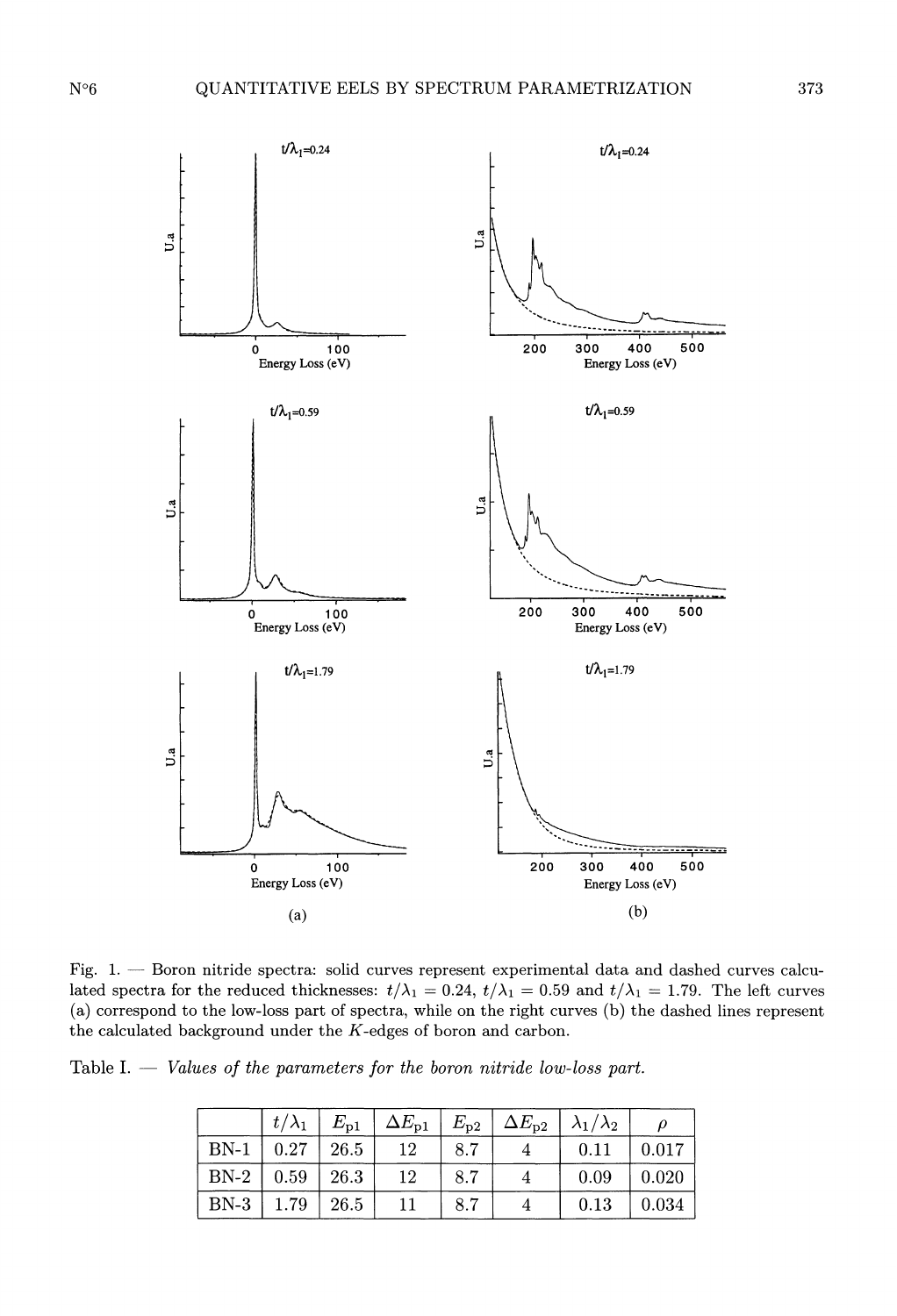From one spectrum to another, only the thickness increases. These changes are taken into account by using the reduced thickness  $t/\lambda_1$ . The group of parameters  $(E_{p1}, \Delta E_{p1}, E_{p2}, \Delta E_{p2}$  $\lambda_1/\lambda_2$  determined for the thinner sample is also appropriate for the thicker areas, with an accuracy of the order of 10%.

The misfit  $\{I_{\exp}(E) - I_{\text{calc}}(E)\}/I_{\text{exp}}(E)$  between the calculated and experimental profiles is less than 3%, at least up to the energy loss corresponding to the first inner shell excitation edge appearing in the spectra as shown in Figure lb. good fit demonstrates that the calculated background, when extrapolated below the characteristic distributions, can be used to strip the inner-shell distributions from the spectra when the "power-law" method fails, particularly for thick samples or when there is an overlap of the plasmon and characteristic distributions.

The second step in our procedure consists in the calculation of an entire spectrum, that is to say with the characteristic distributions. We have chosen two types of samples the spectra of which contain K-edges only: boron nitride and boron carbide. The K-edges have been calculated first by using the Hartree-Slater model for the cross-section profiles. The parts of the spectra containing K-edges are drawn in the Figure 2, after stripping from the background. These curves show that the calculated spectra reproduce the profiles of the experimental spectra except in the part of the fine structures of the K-edges where the misfit appears important. These results suggest that a K-edge model that allows this part of spectrum to be reproduced more acurately should be introduced.

In order to build a whole spectrum including  $K$ -edges by the convolution procedure, we have attempted to parametrize the energy loss functions associated with inner shell excitation processes in terms of simple analytical forms. The first step in our approach is to obtain the elementary distribution profiles from experimental spectra by using a deconvolution procedure (Fourier ratio deconvolution). Here the low-loss and the core-loss parts of the spectra must be recorded in the same experimental conditions. Before applying the deconvolution procedure, the background is removed from the characteristic distributions. We essentially use the analytical expression of the background for the K-edge stripping.

Two kinds of samples (metallic boron and amorphous carbon) and different thicknesses have been considered. After applying the deconvolution procedure, the  $K$ -edge profiles appear identical for each kind of sample, irrespective of the thickness. This confirms the validity of the deconvolution procedure. The deconvolved profiles from carbon and boron spectra are the same with an accuracy better than 5%.

The experimentally deconvolved K-edge profiles for metallic boron and amorphous carbon are compared with the corresponding Hartree-Slater profiles in the curves of the Figures 3a and 3b.

In order to obtain a profile without noise or EXELFS modulations for example, the experimentally deconvolved  $K$ -edge can be parametrized in terms of an analytical form obtained by mixing a Gaussian function and a polynomial. The adjustment of the different parameters is optimized by using a refinement procedure based on a commonly used MLS method. This numerical model is obtained with the same values of the parameters for the boron and carbon K-edges.

By using the numerical models, spectra of BC3 of different thicknesses have been calculated: these are reproduced in the Figure 4. The fitting of the low-loss part of these spectra has been performed following the method described previously. The parameters, particularly the reduced thickness for each spectrum: 0.44, 0.87, 1.79 are given in Table II. The agreement in all the cases is better than 7%, only fine structures (such as ELNES and EXELFS) are not taken into account.

EELS quantitative elemental analysis can be performed from these calculated spectra by adjusting two weighting factors which are related to the number of atoms of each element. The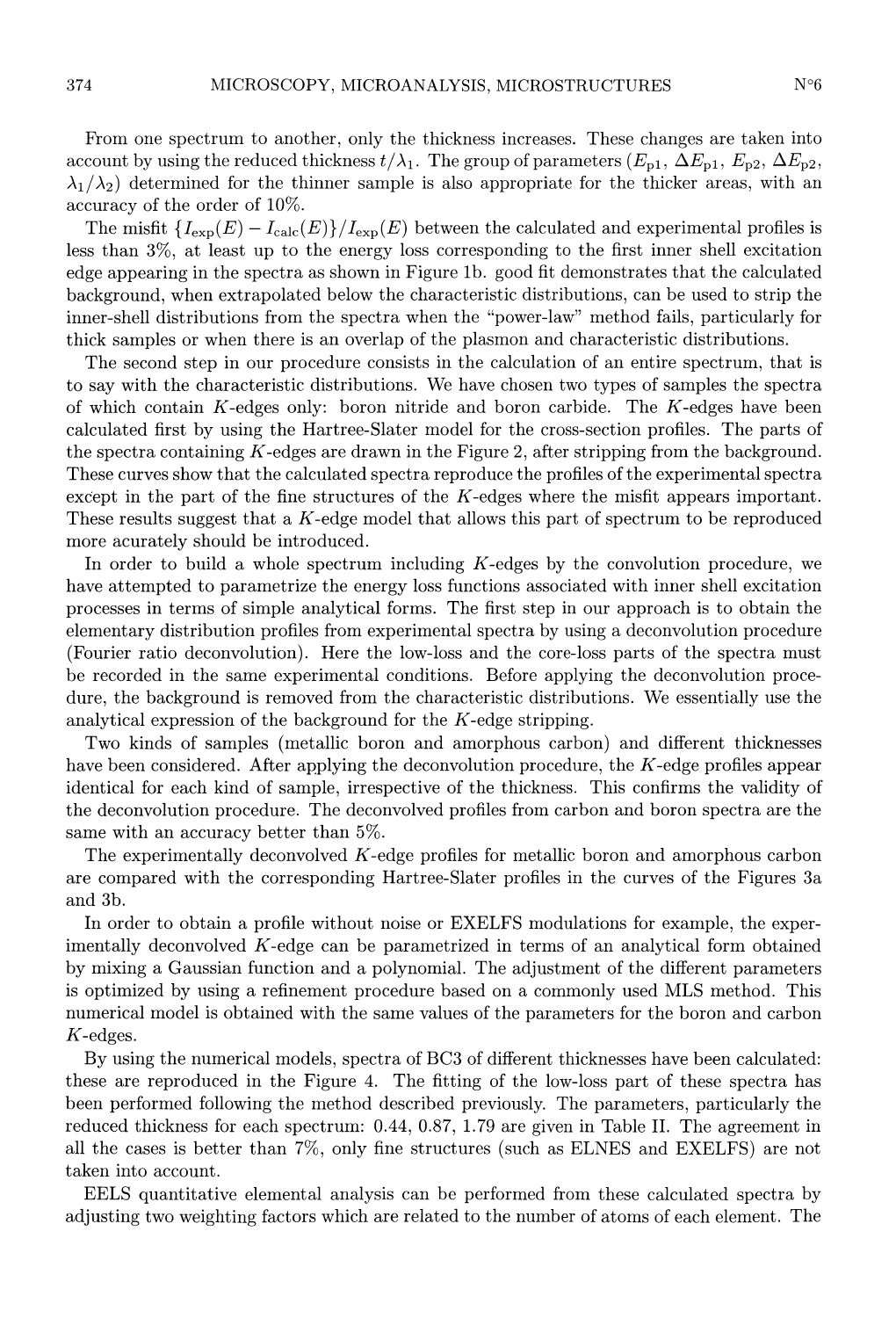

Fig. 2.  $-$  (a) Boron and nitrogen K-edges extracted from the spectrum of a boron nitride specimen, (b) boron and carbon K-edges extracted from the spectrum of a boron carbide specimen. Solid curves correspond to experimental spectra and dashed curves to calculated K-edges by using the Hartree-Slater cross-section model.

Table II.  $-$  Values of the parameters for the boron carbide.

|                                              | $t/\lambda_1$ | $E_{p1}$   | $\Delta E_{\text{d}}$ |       | $a_{\rm B}/a_{\rm C}$ | $N_{\rm B}/N_{\rm C}$ |
|----------------------------------------------|---------------|------------|-----------------------|-------|-----------------------|-----------------------|
| $\mid$ BC <sub>3</sub> -1 $\mid$ 0.44 $\mid$ |               | $\pm 26.3$ | 14.5                  | 0.025 | 0.695                 | 0.326                 |
| $BC_3-2$   0.87   26.4                       |               |            | 14.5                  | 0.03  | 0.703                 | 0.33                  |
| $B\mathrm{C}_3\textrm{-}3$                   | 1.79          | $\pm 26.4$ | 14.5                  | 0.01  | 0.659                 | 0.31                  |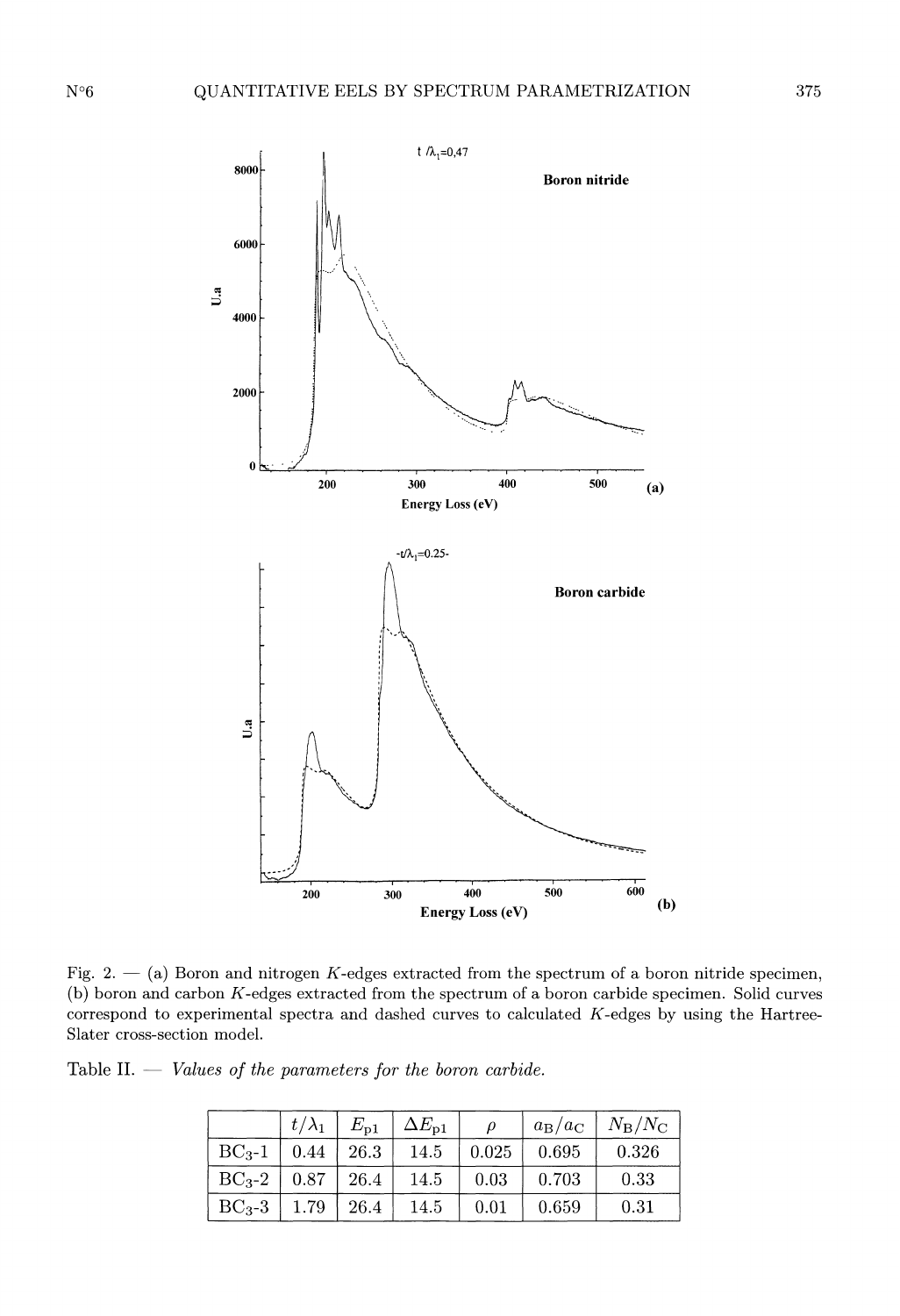

Fig. 3. - Deconvoluted K-edges of boron (a) and of carbon (b) compared to K-edge Hartree-Slater cross-section model. A template of K-edge (dashed curve) is superposed on the deconvoluted boron K-edge.

intensity  $I(E, \theta_{c})$  of spectra above the first K-edge after background removal can be written in direct space  $[17,34]$ :

$$
I(E, \theta_{\rm c}) = \Sigma_i a_i I_{\rm B}(E, \theta_{\rm c}) g_i(E)
$$

where  $I_B(E,\theta_c)$  is the intensity of the spectrum calculated in the whole energy loss range of the spectrum without characteristic edges, and  $g_i(E)$  is the energy loss function associated to the *i*th K-edge in the spectrum;  $a_i$  represents the weighting factor for the characteristic distribution *i*.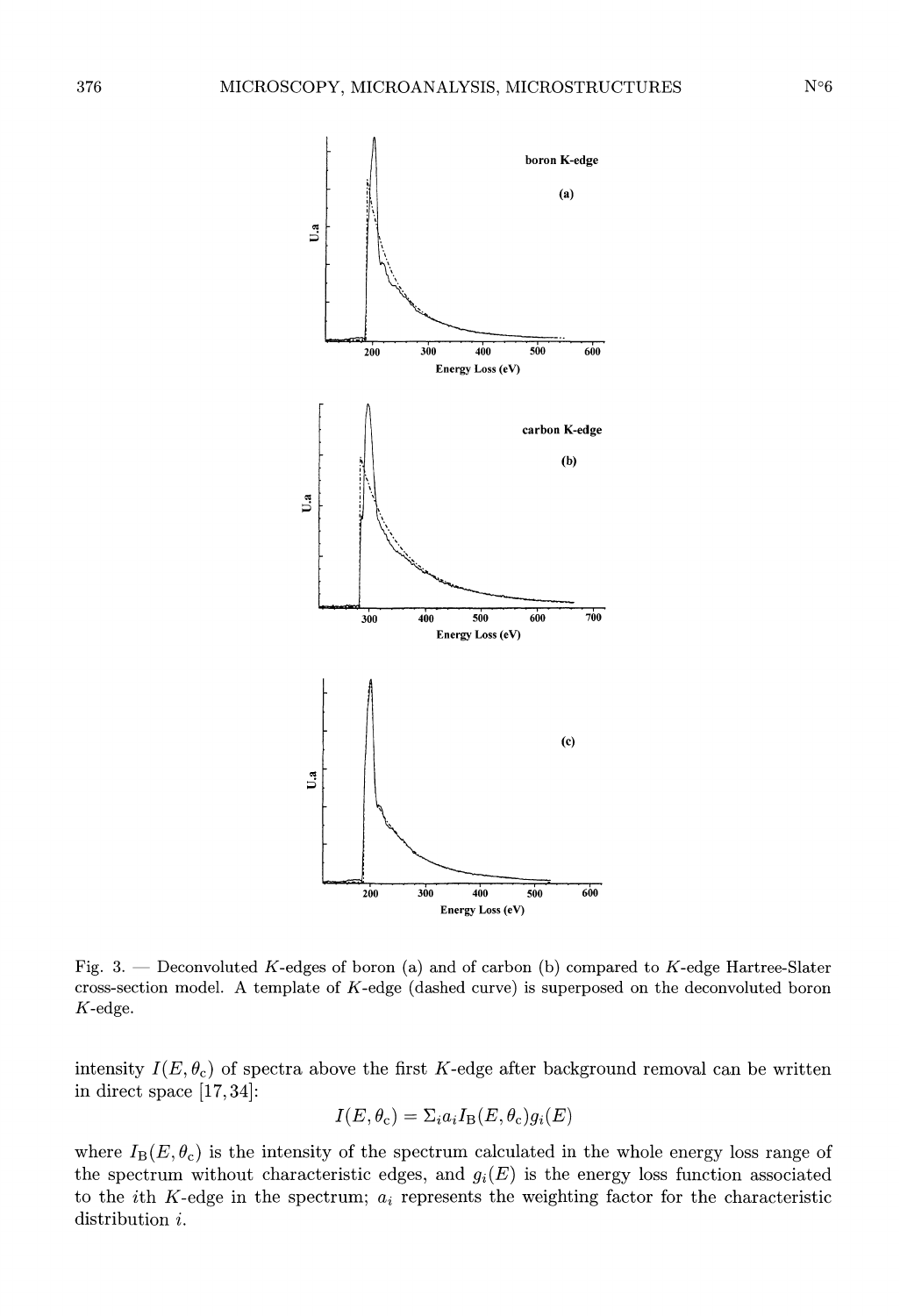

Fig. 4. - Boron and carbon K-edges of boron carbide spectra. Solid curves represent experimental data and dashed curves calculated spectra. (a)  $t/\lambda_1 = 0.44$ , (b)  $t/\lambda_1 = 0.87$ , (c)  $t/\lambda_1 = 1.79$ .

All the parameters concerning the first part of the spectra have been determined in the same way as in boron nitride.

 $a_B/a_C$  are the ratios of boron to carbon weighting factors, and  $N_B/N_C$  the atomic ratios that can be deduced from the building back method.

For quantitative analysis this technique gives good results for all the boron carbide samples. In the case of thin samples, the results are of the same order as those obtained from the classical method of stripping the  $K$ -edges. For thicker specimens, the power-law fails because of the overlap of the K-edges, while our technique allows to obtain an accuracy of the order of 6%.